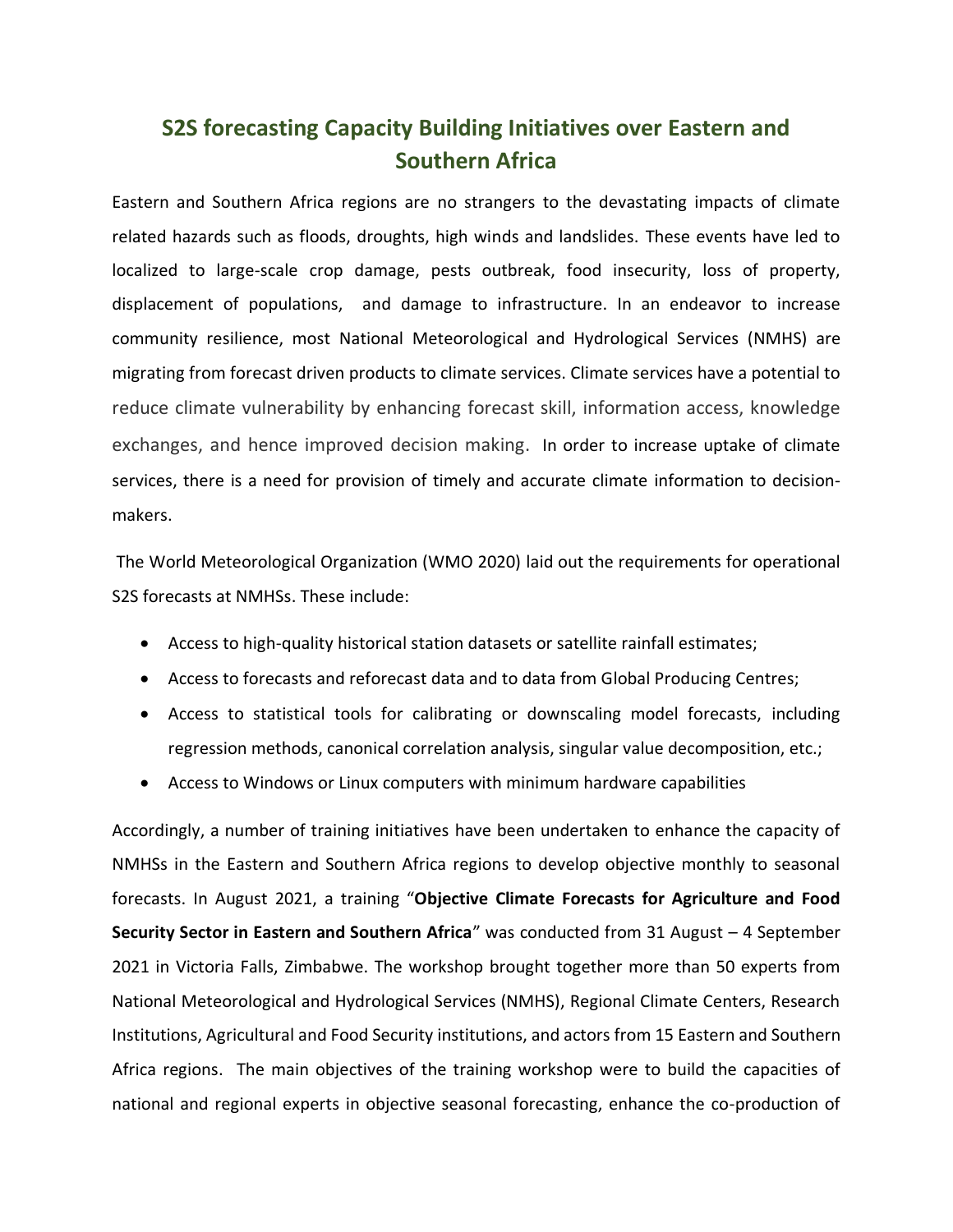reliable and improved climate information and services in the agriculture and food security sector, and establish multi-institutional and multi-stakeholder dialogue and knowledge sharing platform to strengthen institutional linkages and south-south partnerships.



The participants had the opportunity to practice the procedures in developing the IGAD Climate Prediction and Applications Centre (ICPAC) objective seasonal forecasts and were able to practice how to use Python-based Climate Predictability Tool (PyCPT) and ensemble regression method, which empower them to generate national seasonal forecasts. Additionally, the co-production session enabled participants to learn the theory and implications of co-production for generating reliable climate information and services for development and planning in the agricultural sector.

The training was followed up by the "**AICCRA Regional Training for East and Southern Africa"** held in Kampala, Uganda in November 2021 (Grossi, 2021). The training brought together a total of 44 participants representing 11 NMHS from both Eastern and Southern Africa. Three parallel workshops were held in Kampala and altogether, the workshops aimed at advancing the availability, access, and use of high-quality climate information to anticipate, manage, and respond to climate-related disasters and longer-term climate change in the Eastern and Southern Africa region. The theoretical and practical sessions trainings that were delivered include; 1) Climate Data Tools and Automatic Weather Station Data tool, 2) Data Library and Maprooms, 3) Seasonal forecasting utilising the NextGen and ICPAC regression approaches.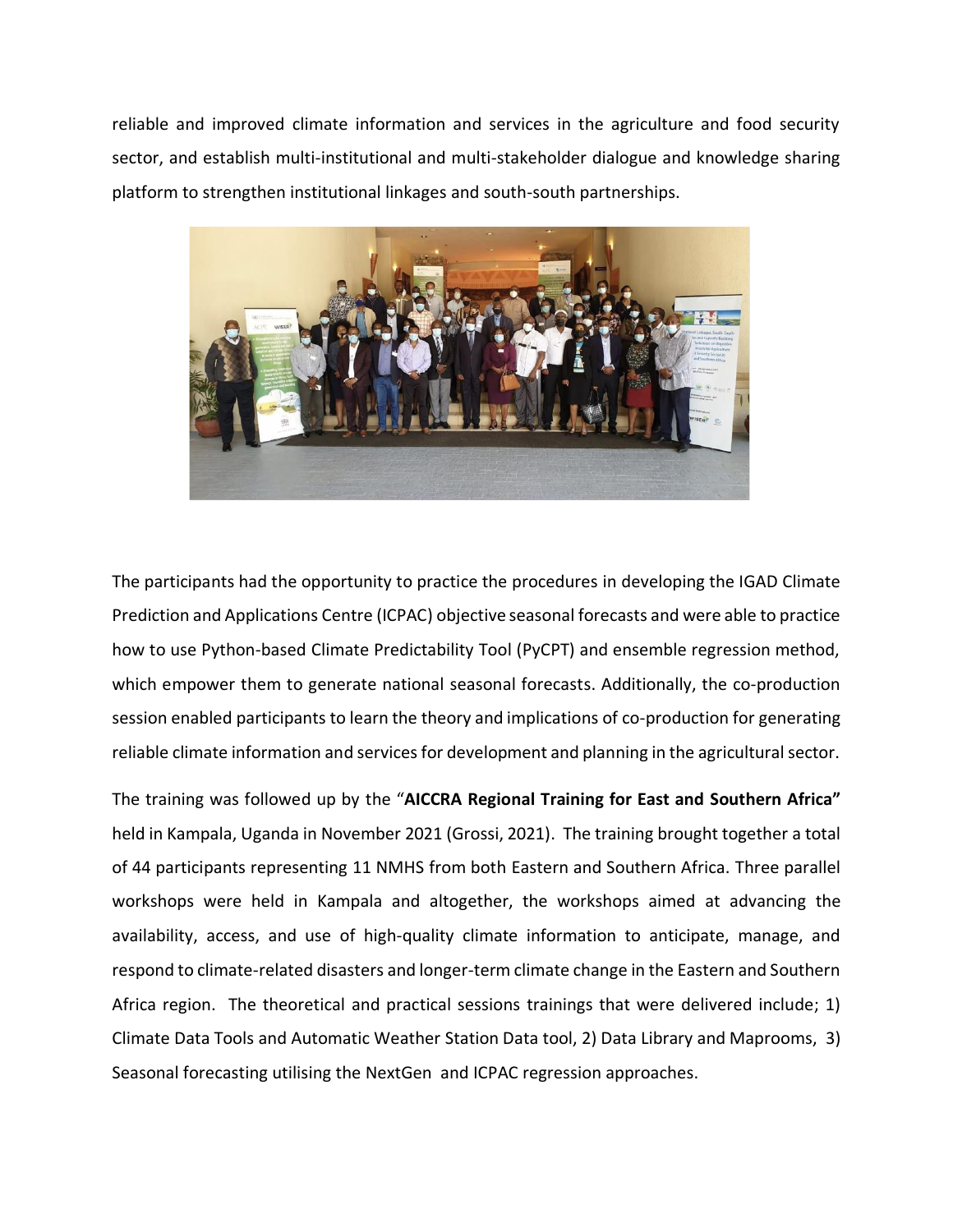

The evaluation from the trainings showed that participants appreciated the value in doing the trainings together rather than separately in their respective countries. The participants highlighted that the regional trainings were important for sharing experiences on how others handle similar or new challenges in climate science, networking and building synergies. With further trainings as requested by the participants, there is hope that climate services over the regions will improve, thereby strengthening early warning systems and preparedness of the communities.

## **Acknowledgements**

The Objective Climate Forecasts for Agriculture and Food Security Sector in Eastern and Southern Africa was supported and organised by CR4D initiative in collaboration with ICPAC, and the CGIAR Research Program on Climate Change and Agriculture and Food Security East Africa (CCAFS- EA), and Accelerating Impacts of CGIAR Climate Research for Africa in Eastern and Southern Africa (AICCRA-ESA)

The AICCRA Regional Training for East and Southern Africa was made possible through the generous support, coordination, and guidance of the CGIAR Research Program on Climate Change, Agriculture and Food Security (CCAFS) in East Africa, alongside the technical leadership and expertise provided by the International Research Institute (IRI) for Climate and Society and the IGAD Climate Prediction and Applications Centre (ICPAC).

## **References**

WMO, Capacity Development for Climate Services: Guidelines for National Meteorological and Hydrological Services